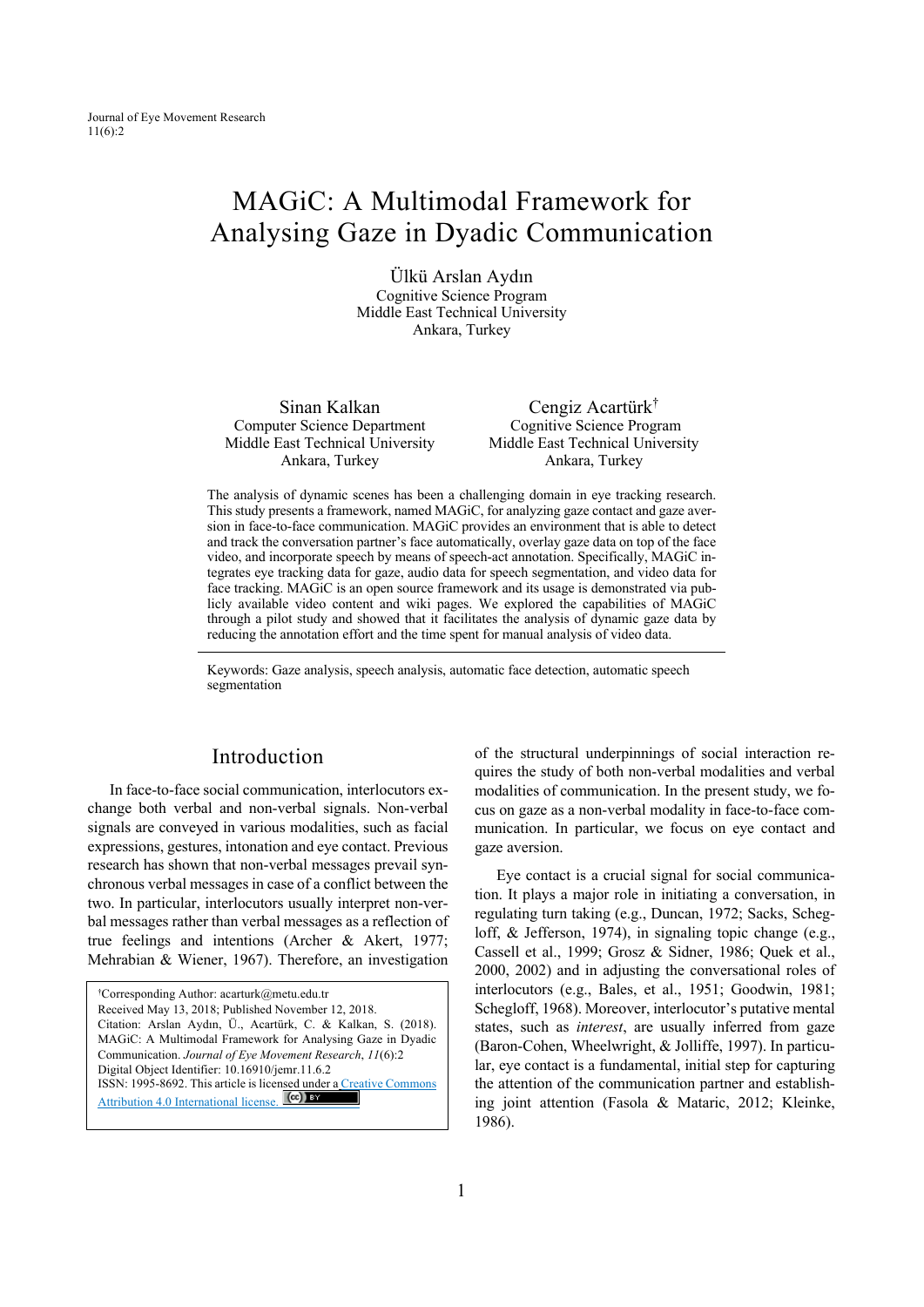Gaze aversion is another coordinated interaction pattern that regulates conversation. Gaze aversion is the act of intentionally looking away from the interlocutor. The previous research has explored the effects of gaze aversion on avoidance and approach. These studies have shown that an averted gaze of an interlocutor initiates a tendency to avoid, whereas a direct gaze initiates a tendency to approach (Hietanen, et al., 2008). Similarly, the participants give higher ratings for likeability and attractiveness when picture stimuli involve a face with a direct gaze contact, compared to the stimuli that involve a face with averted gaze (Mason, Tatkow, & Macrae, 2005; Pfeiffer, et al., 2011).

The conversational functions of gaze aversion are also closely related to speech (Abele, 1986; Argyle, & Cook, 1976; Kendon, 1967). In particular, gaze provides repeating, complementing, regulating and substitution of a verbal message. Speech requires complementary functions, such as temporal coordination of embodied cognitive processes including planning, memory retrieval for lexical and semantic information, and phonemic construction (Elman, 1995; Ford & Holmes, 1978; Kirsner, Dunn, & Hird, 2005; Krivokapić, 2007; Power, 1985).

A closer look at speech as a communication modality reveals that speech carries various useful signals about the content or quality of speech itself, such as intonation, volume, pitch variations, speed and actions done through speech (viz. speech acts). In the present study, we focus on *speech acts* due to its salient role as the speech modality in conversation. According to the speech act theory (Austin, 1962; Searle, 1969), language is a tool to perform acts, as well as to describe things and inform interlocutors about them.

The speech act theory is concerned with the function of language in communication. It states that a speech act consists of various components that have distinct roles. For analyzing language in communication, discourse should be segmented into units that have communicative functions. The relevant communicative functions should be identified and labelled accordingly. The speech acts are usually identified by analyzing the content of speech. However, temporal properties of speech convey information to the interlocutor, too. For instance, the analysis of a pause may be conceived as a signal for a shift in topic (Krivokapić, 2007). Similarly, a pause may be an indicator of speaker's fluency (Grosjean & Lane, 1976) and even for and indicator of a speech disorder (Hird, Brown, & Kirsner, 2006). The framework that we present in this study (viz. MAGiC) enables researchers to perform analyses by employing both content of speech and its temporal properties. In the following section, we present a major challenge that MAGiC proposes a solution, namely gaze data analysis in dynamical scenes.

### Gaze Data Analysis in Dynamical Scenes

Eye tracker manufactures have been providing researchers with the tools for identifying basic eye movement measures, such as gaze position and duration, as well as a set of derived measures, such as Area of Interest (AOI) statistics. The study of gaze in social interaction, however, requires more advanced tools that would enable the researcher to automatically analyze gaze data on dynamical scene recordings. The analysis of gaze data in dynamical scenes has been a well-acknowledged problem in eye tracking research (e.g., Holmqvist et al., 2011) largely due to the technical challenges in recognizing and tracking objects in a dynamic scene. This is because eye trackers generate a raw data stream, which contains a list of points-ofregard (POR) during the course of tracking the participant's eyes. In a stationary scene, it is relatively straightforward to specify sub-regions (i.e., Areas of Interest, AOIs) of the stimuli on the display. This specification is then used for extracting AOI-based eye movement statistics. In case of a dynamical scene (cf. mobile eye-trackers), the lack of predefined areas leads to challenges in automatic analysis of gaze data. A number of solutions have been proposed to improve dynamic gaze data and to make it more robust against human errors in manual data annotation, such as using infrared markers, employing interrater analysis and combining the state-of-the-art object recognition techniques for image processing. However, each method has its own limitations (Brône, Oben, & Goedemé, 2011; De Beugher, S., Brône, G., & Goedemé, 2014; Stuart, et al., 2017). For instance, infrared markers may lead to visual distraction. In addition, in case of multiple object detection, markers are not economically or ergonomically feasible since they should be attached to each individual object to be tracked as reported by the previous research (e.g., Munn, Stefano, & Pelz, 2008; Stuart, Galna, Lord, Rochester, & Godfrey, 2014). To the best of our knowledge, there is no commonly accepted method for achieving eye movement analysis in dynamic scenes as reported by the previous research. In this study, we propose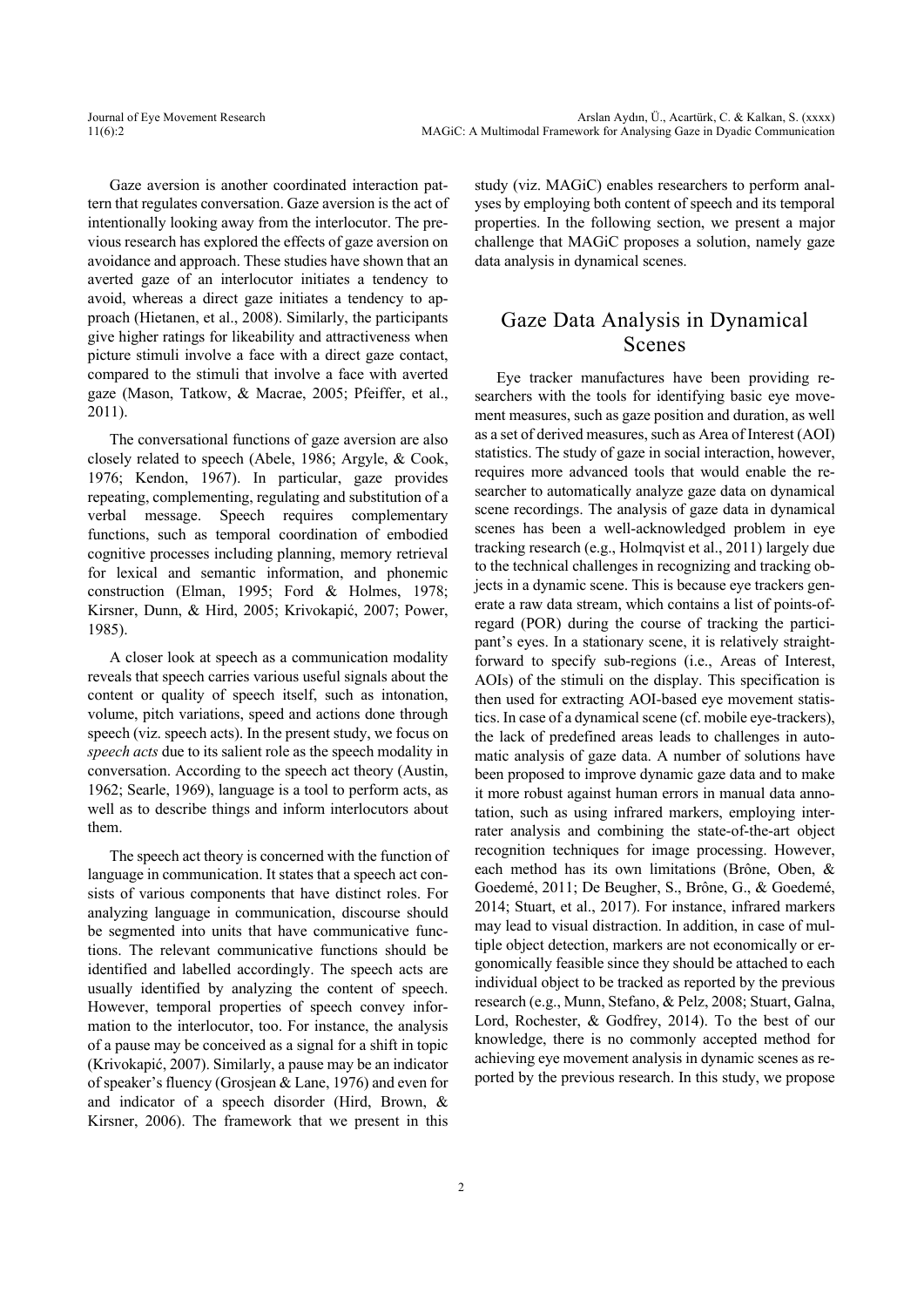a solution to this problem in a specific domain, i.e., dynamic analysis of face, as presented in the following section.

We focus on a relatively well-developed subdomain of object recognition: Face recognition. The recognition of faces has been subject to intense research in computer vision due to its potential and importance in daily life applications, e.g. in security. Accordingly, MAGiC employs face recognition techniques to automatically detect gaze contact and gaze aversion in dynamic scenarios, where eye movement data are recorded. It aims at the analysis of dynamic scenes by reducing the effort on time-consuming and error-prone manual annotation of gaze data.

MAGiC also provides an environment that facilitates the analysis of audio recordings. Manual segmentation of audio recordings into speech components and pause components is not efficient and reliable, since it may exclude potentially meaningful information from the analyses (Goldman-Eisler, 1968; Hieke, Kowal, & O'Connell, 1983). In the following section we report a technical overview of the framework by presenting its components for face tracking and speech segmentation.

### A Technical Overview of the MAGiC Framework

In the two subsections below, we present how *face tracking* and *speech segmentation* are conducted by MAGiC through its open source components.

#### Face Tracking

Face tracking has been a challenging topic in computer vision. In face tracking, a face in a video-frame is detected first, and then it is tracked throughout the stream. In the present study, we employ an established face tracking toolkit called *OpenFace*, an open source tool for analyzing facial behavior (Baltrušaitis, Robinson, & Morency, 2016). *OpenFace* combines out-of-the-box solutions with the state-of-the-art research to perform tasks including facial-landmark detection, head-pose estimation and action unit (AU) recognition. The MAGiC's face tracking method is based on Baltrušaitis et al. (2016), Baltrušaitis, Mahmoud, & Robinson, 2015, and Baltrušaitis, Robinson, & Morency (2013).

*OpenFace* utilizes a pre-trained face detector (trained in *dlib*), which is an open source machine-learning library written in C++ (King, 2009). The Max-margin object-detection algorithm (MMOD) of the face detector uses Histogram of Oriented Gradients (HOG) feature extraction. The face detector is trained on sub-windows in an image. Since the number of windows may be large even in moderately sized images, relatively small amount of data is enough for training (King, 2009; 2015). After detecting a face for detecting the facial landmarks, *OpenFace* utilizes an instance of Constrained Local Model (CLM), namely Constrained Local Neural Field (CLNF), to perform feature detection problems even in complex scenes. The response maps are extracted by using pre-trained patch experts. Patch responses are optimized with a fitting method, viz. Non-Uniform Regularized Landmark Mean-Shift (NU-RLMS, see Figure 1).



**Figure 1**. A demonstration of *OpenFace* methodology, adapted from Baltrušaitis et al. (2013) It is intentionally limited to two landmarks patch expert for the sake of clarity (all photos used upon the permission of the participant).

The CLM (Constrained Local Model) is composed of three main steps. First, a Point Distribution Model (PDM) extracts the mean geometry of a shape from a set of training shapes. A statistical shape model is built from a given set of samples. Each shape in the training set is characterized by a set of landmark points. The number of landmarks and the anatomical locations represented by specific landmark points should be consistent from one shape to the next. For instance, for a face shape, specific landmark points may always correspond to eyelids. In order to minimize the sum of squared distances to the mean of a set, each training shape is aligned into a common coordinate frame by rotating, translating and scaling them. The Principal Component Analysis (PCA) is used for picking out the correlations between groups of landmarks among the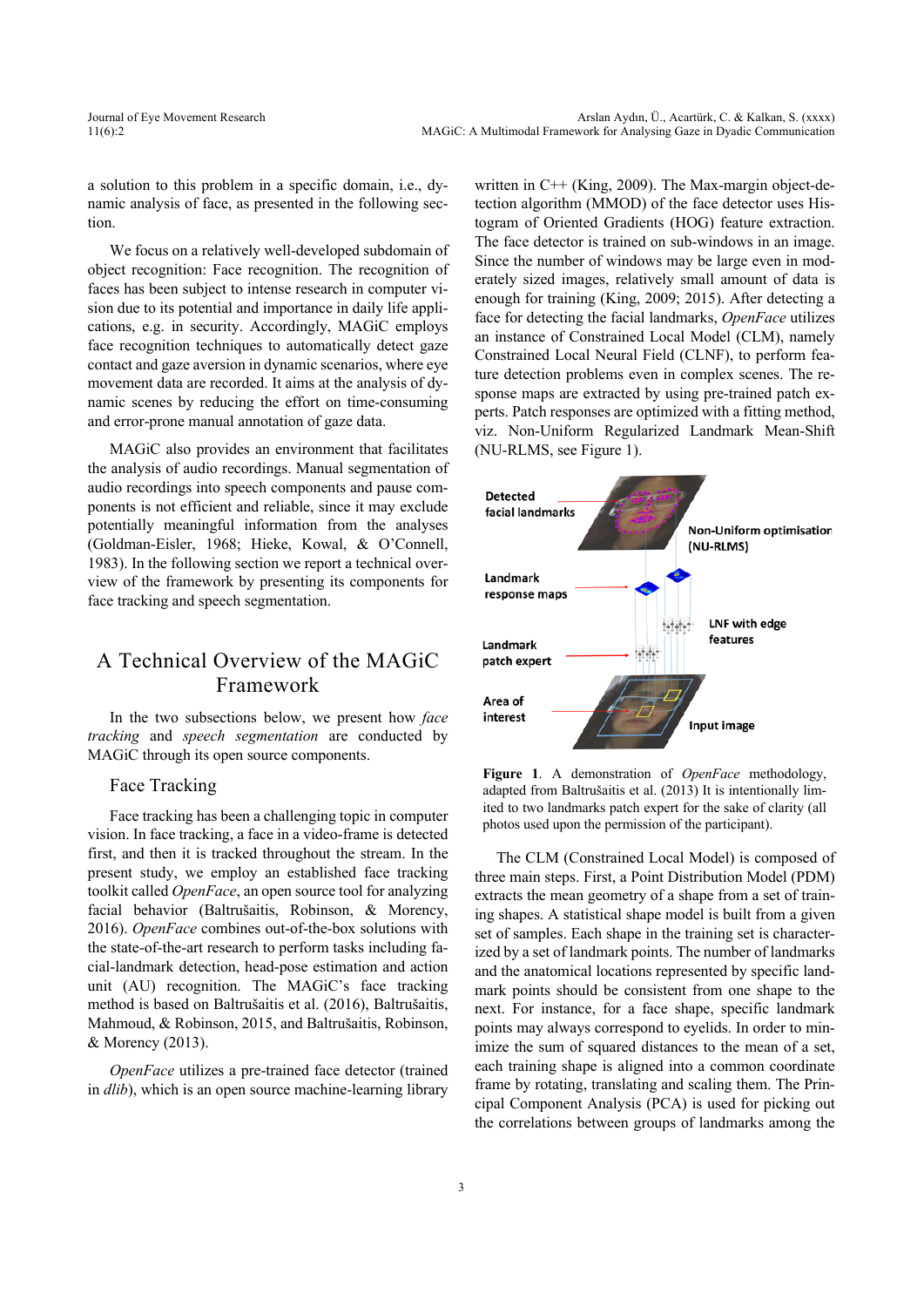trained shapes. At the end of the PDM step, patches are created around each facial landmark. The patches are trained with a given set of face-shapes.

**Patch Experts**, also known as *local detectors*, are used for calculating response maps that represent the probability of a certain landmark that is being aligned at image location *x*<sup>i</sup> (Eq. (1)), from Baltrušaitis et al. (2013). A total of 68 patch experts are employed to localize 68 facial landmark positions, as presented in Figure 2.

$$
\pi(\mathbf{x}_i) = C_i(\mathbf{x}_i; I),\tag{1}
$$

where  $I$  is an intensity image, and  $C_i$  is a logistic regressor intercept with a value between *0* to *1* (*0* representing no alignment and *1* representing perfect alignment). Due to its computational advantages and implementational simplicity, Support Vector Regressors (SVR) are usually employed as patch experts. On the other hand, the CLNF (Constrained Local Neural Field) model uses the LNF approach, which considers spatial features that lead to fewer peaks, smoother responses and reduced noises.

**Regularised Landmark Mean Shift** (RLMS) is the next step of the CLM (Constrained Local Model). RLMS is a common method to solve the fitting problem. It updates the CLM parameters to get closer to a solution. An iterative fitting method is used to update the initial parameters of the CLM, until achieving a convergence to an optimal solution. The general concept of iterative fitting is defined in Eq. (2), adapted from Baltrušaitis et al. (2013):

$$
p^* = \arg\min_p \left[ R(p) + \sum_{i=1}^{n} D_i \left( x_i; I \right) \right],
$$
 (2)

where  $R$  is a regularization term and  $D_i$  represents the misalignment measure for image  $I$  at image location  $x_i$ . Regularizing model parameters is necessary to prevent overfitting (overfitting causes a model perform poor on data not used during training). RLMS does not discriminate between confidence levels of response maps. Due to noisy response maps, a novel non-uniform RLMS weighting mean-shifts is employed for efficiency.

At the end RLMS, the *OpenFace* toolkit detects a total of 68 facial landmarks (Figure 2). The detection of the face boundaries based on facial landmarks enables more precise calculations than using a rectangle that covers the face region.



Figure 2. A total of 68 landmark positions on a face.

We extended the *OpenFace* source code by making a set of improvements, which allowed the user to perform manual AOI annotation, generate visualizations that employ proposed input parameters, build a custom face detector and then use the detector to track the face, and generate separate output files depending on the input parameters. In the following section, we present the speech segmentation module.

#### Speech Segmentation

Speech is a continuous audio stream with dynamically changing and usually indistinguishable parts. Speech analysis has been recognized as a challenging domain of research, since it is difficult to automatically identify clear boundaries between speech-related units. Speech analysis involves two interrelated family of methodologies, namely *speech segmentation* and *diarization*. Speech segmentation is the separation of the audio recordings into units of homogeneous parts, such as speech, silence, and laugh. Diarization is used for extracting various characteristics of signals, such as speaker identity, gender, channel type and background environment (e.g., noise, music, silence). The MAGiC framework addresses both methodologies, since both segmentation and identification are indispensable components of face-to-face conversation.

In MAGiC, we employed the *CMUSphinx* Speech Recognition System (Lamere et al., 2003) by extending it for the analysis of recorded speech. *CMUSphinx* is an open source, platform-independent and speaker-independent speech recognition system. It is integrated with *LIUM*, an open source toolkit for speaker segmentation and diariza-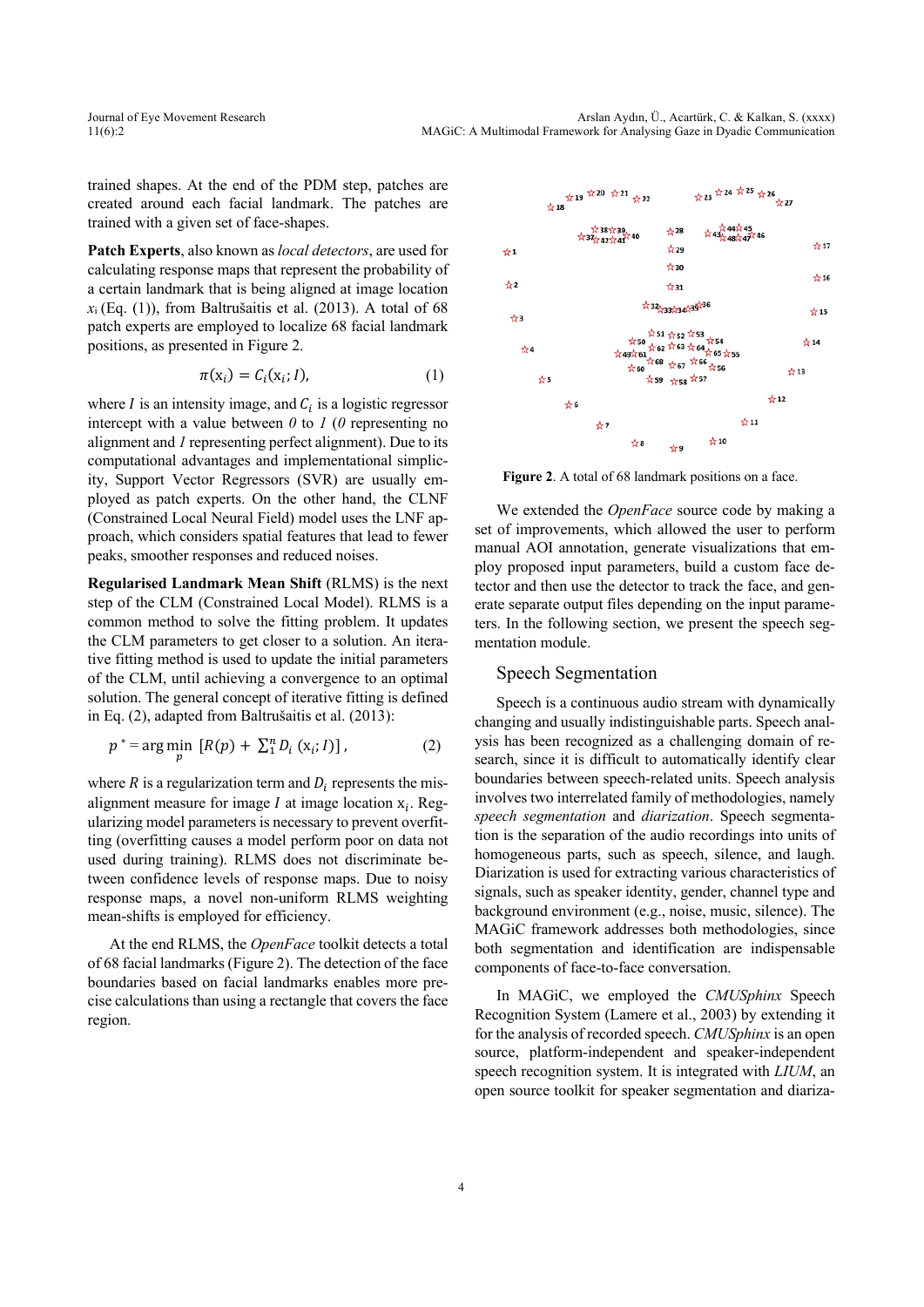tion. The speech analysis process starts with feature extraction. *CMUSphinx* functions extract features, such as Mel-frequency Cepstral Coefficients (MFCC), which collectively represent power spectrum of a sound segment. It then performs speech segmentation based on Bayesian Information Criterion (Barras, Zhu, Meignier, & Gauvain, 2006; Chen & Gopalakrishnan, 1998).

The MAGiC framework performs two passes over the sound signal for speech segmentation. In the first pass, a distance-based segmentation process detects the *change points* by means of a likelihood measure, namely Generalized Likelihood Ratio (GLR). In the second pass, the system mixes together successive segments from the same speaker. After the segmentation, Bayesian Information Criterion (BIC) hierarchical clustering is performed with an initial set, which consists of one cluster per each segment. At each iteration, the  $\Delta BIC_{ij}$  values for two successive clusters  $i$  and  $j$  are defined, as described by Meignier and Merlin (2010), as follows:

$$
\Delta \text{BIC}_{ij} = \frac{n_i + n_j}{2} \log |\Sigma| - \frac{n_i}{2} \log |\Sigma_i| - \frac{n_j}{2} \log |\Sigma_j| - \lambda P,\tag{3}
$$

where  $|\Sigma_i|, |\Sigma_j|$  and  $|\Sigma|$  are the determinants of the Gaussians associated to clusters *i*, *j* and  $(i + j)$ ;  $n_i$  and  $n_j$  refer to the total lengths of cluster *i* and cluster *j*;  $\lambda$  is the smoothing parameter that is chosen to get a good estimator, and P is the penalty factor. The ∆BIC values for each successive cluster are calculated and they are merged when the value is less than 0.

As the next step of the speech analysis, Viterbi decoding is applied for re-segmentation. A Gaussian Mixture Model (GMM) with eight components is employed to represent the clusters. The parameters of the mixture are estimated by Expectation Maximization (EM). To minimize the number of undesired segments, such as long segments or the segments that overlap with the word boundaries, the segments were slightly moved to their low energy states, and the long segments were cut iteratively to create segments that are shorter than 20 seconds. Until this stage in the workflow, non-normalized features that preserve background information are employed during segmentation and clustering. This method facilitates differentiating speakers and assigning one single speaker to each cluster. On the other hand, it may also lead to allocation of the same speaker in multiple clusters. To resolve this issue, GMMbased speaker clustering is performed with normalized features to assign the same speaker to the same cluster. The GMM iterates until it reaches a pre-defined threshold value. Figure 3 shows the workflow of speaker diarization.



**Figure 3**. Typical workflow for speaker diarization and segmentation, adapted from LIUM Speaker Diarization Wiki Page (http://www-lium.univ-lemans.fr/diarization/doku.php/overview)

We extended the *CMUSphinx* source code and made the following additions. *CMUSphinx* does not generate segments for the whole audio. For instance, it does not generate segments for the parts when the speaker could not be identified. However, those nonsegmented parts might contain useful information. Thus, we carried out additional development to automatically generate audio segments of non-segmented parts. To do this, the time interval of each successive segment was calculated. If there existed a time difference between the end of the previous segment and the beginning of the next one, we created a new audiosegment that covered that time-range. We also added a new functionality for segmenting audio with specified intervals.

## Demonstration of the MAGiC Framework: A Pilot Study

This section reports a pilot study that demonstrates the functionalities and benefits of the MAGiC framework. The setting is a mock job interview setting, where a pair of participants wear eye glasses and conduct a job interview. The gaze data and the video data are then analyzed by MAGiC.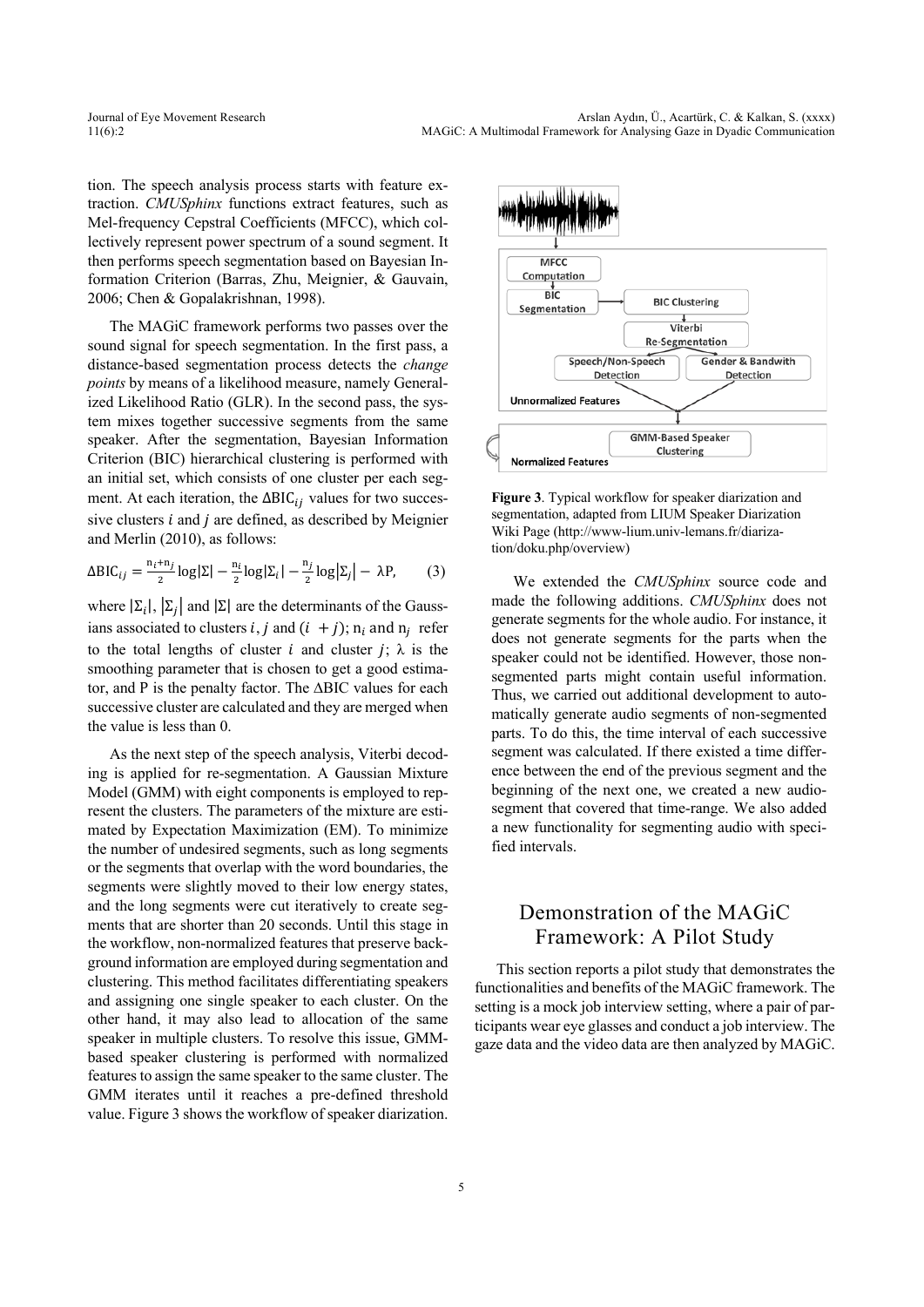#### Participants, Materials and Design

Three pairs of male participants (university students as volunteers) took part in the pilot study (mean age 28, SD  $= 4.60$ ). The task was a mock job interview. One of the participants was assigned the role of an interviewer and the other an interviewee. The roles were assigned randomly. All the participants were native Turkish speakers and they had normal or corrected-to-normal vision. No time limit was introduced to the participants.

At the beginning of the session, the participants were informed about the task. Both participants wore monocular Tobii eye tracking glasses with a sampling rate of 30 Hz with a  $56^{\circ}x40^{\circ}$  recording visual angle capacity for the visual scene. The glasses recorded the video of the scene camera and the sound, in addition to gaze data. The IR (infrared)-marker calibration process was repeated until reaching 80% accuracy. After the calibration, the participants were seated on the opposite sides of a table, approximately 100 cm away from each other. A beep sound was introduced to indicate the beginning of a session, for synchronization in data analysis.

Eight common job interview questions, adopted from Villani, Repetto, Cipresso, & Riva(2012), were presented to an interviewer on a paper. The interviewer was instructed to ask the given questions, and also to evaluate the interviewee per each question by using paper and pencil.

#### Data Analysis

We conducted data analysis using the speech analysis module, the AOI analysis module and the summary module in MAGiC. As a test environment, a PC was used with an Intel Core i5 2410M CPU at 2.30 GHz with 8 GB RAM running Windows 7 Enterprise (64 bit).

**Speech Analysis**. First, a MAGiC function ("Extract and Format Audio") was employed to extract the audio and then to format the extracted audio for subsequent analysis. This function was run separately for each participant in the pair. Therefore, in total, six sound (.wav) files were produced. Each run took one to two seconds for the extraction. Second, the formatted audio files were segmented one by one. Audio-segments and a text file were created. The text file contained the id number and the duration of each segment. The number of segments varied depending on the length and the content of the audio (Table 1). Each run took one to two seconds for the analysis.

Table 1. Audio length and the number of segments for each participant's recording.

|        | <b>Interviewer/Interviewee</b> |           |
|--------|--------------------------------|-----------|
|        | Audio Length                   | Number of |
|        | (m:ss.ms)                      | Segments  |
| Pair-1 | 3:46.066/3:57.00               | 170/176   |
| Pair-2 | 5:25.066/ 5:40.00              | 120/200   |
| Pair-3 | 5:28.000/5:09.00               | 246/208   |

Third, time-interval estimation, synchronization and re-segmentation were performed for each pair by using an interface that we call the "Time Interval Estimation" panel.

When the experiment session is conducted with multiple recording devices, one of the major issues is synchronization of the recordings. Currently, eye tracker manufacturers do not provide synchronization solutions. In most cases, the device clocks are set manually. MAGiC provides a semi-automatic method for synchronizing multiple recordings from a participant pair. In this method, the user is expected to specify the initial segment of the session in both recordings. Since, user identifies the beginning of sessions by listening to automatically created segments instead of a whole speech, this results in more accurate time estimation. Then, MAGiC calculates the time offset to provide synchronization by taking the time difference of the specified initial segments. After performing the re-segmentation process (by utilizing synchronization information and by merging segments from both recordings), we end up with equal-length session intervals for participants within each pair. The closer the microphone is to a participant, the cleaner and better the gathered audio recording is. Thus, segmentation of multiple recordings from the same session may result in different number of segments. A re-segmentation process merges segments from different recordings in order to reduce data loss. Table 2 presents the experiment duration in milliseconds and the number of segments produced after re-segmentation in our pilot study. Each run took one to two seconds.

Table 2. Audio length and number of segments for each participant's recording. The number of segments increased after resegmentation. (see Table 1)

|        | <b>Exp. Duration</b><br>(m:ss.ms) | Number of<br><b>Segments</b> |
|--------|-----------------------------------|------------------------------|
| Pair-1 | 3:02.40                           | 261                          |
| Pair-2 | 5:05.40                           | 282                          |
| Pair-3 | 4:42.60                           | 406                          |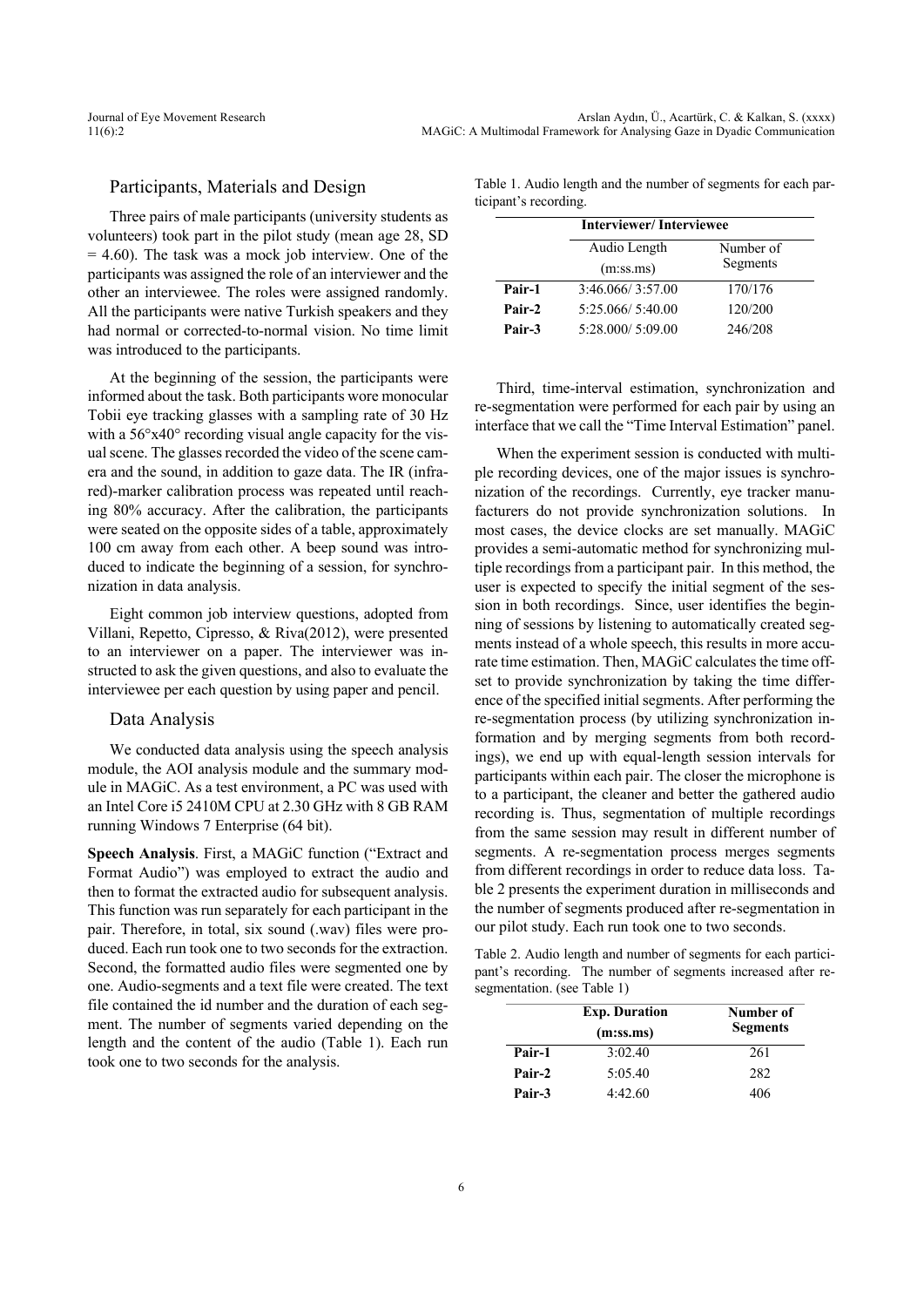Finally, speech annotation was performed. A list of predefined speech acts was prepared as the first step of the analysis: Speech, Speech Pause, Thinking (e.g., "uh", "er", "um", "eee", for instance), Ask-Question, Greeting (e.g., "welcome", "thanks for your attendance"), Confirmation (e.g., "good", "ok", "huh-huh"), Questionnaire Filling (Interviewer filling in questionnaire), Pre-Speech (i.e., warming up the voice), Reading and Articulation of Questions, Laugh, Signaling end of the speech (e.g., "that is all").

The next step was the manual annotation process. For the end user, this process involved selecting the speech act(s) and annotating the segments. At each annotation, a new line was appended and displayed, which contained the relevant segment's time-interval, its associated participant (if any) and user-selected speech-act(s). AOI analysis was performed for the three pairs of participants separately. Each run took ten to twenty minutes, depending on the session-interval.

**AOI Analysis**. All six video recordings of the pilot study were processed with *OpenFace*'s *default-mode face detector*. The tracking processes produced two-dimensional landmarks on the interlocutor's face image. The process took 4 to 10 minutes per video. Then, the gaps with at most two frames-duration were filled in by linear interpolation of raw gaze data. The raw gaze data file included the frame number, gaze point classification (either *Unclassified* or *Fixation*), and x-y coordinates. The processed data comprised 2% of total raw gaze data (Table 3). The gap filling process took less than a second per pair.

Table 3. The number and ratio of the filled gaps for each participant's raw gaze data.

|        | <b>Interviewer/Interviewee</b> |                                 |
|--------|--------------------------------|---------------------------------|
|        | Number of<br>filled gaps       | Ratio of<br>filled gaps $(\% )$ |
| Pair-1 | 146/236                        | 2.15/3.32                       |
| Pair-2 | 171 / 236                      | 1.75/2.31                       |
| Pair-3 | 157/335                        | 1.60 / 3.61                     |

After the gap filling process, we performed AOI detection by setting the parameters for eye tracker accuracy and image resolution. In the present study, the size of the captured images for face tracking was  $720 \times 480$  pixels, while the eye tracker image-frame resolution was  $640 \times 480$ . The eye tracking glasses had a reported degree of accuracy of half a degree of visual angle. The built-in scene camera recording angles of the eye tracking glasses were 56 degrees horizontal and 40 degrees vertical. The seating distance between the participants was approximately 100 cm. Accordingly, the eye tracker accuracy was 4.84 pixels horizontal and 5.34 pixels vertical. The AOI detection took a couple of seconds. Table 4 presents the number and the ratio of image-frames that AOI detection failed due to undetected face. The results indicate that higher undetectedface rates were observed at the interviewer's recordings. Nevertheless, face detection was performed with more than 90% success on average.

Table 4: The number and ratio of image-frames that face could not be detected.

|        | <b>Interviewer/Interviewee</b> |                                |
|--------|--------------------------------|--------------------------------|
|        | Number of<br>undetected        | Ratio of<br>undetected $(\% )$ |
| Pair-1 | 570/173                        | 10.4 / 3.16                    |
| Pair-2 | 2113/488                       | 23.1 / 5.33                    |
| Pair-3 | 1251/117                       | 14.8/1.38                      |

The absence of gaze data is another issue that leads to failure in AOI detection. Table 5 shows the ratio of undetected AOIs due to the absence of gaze data.

Table 5. The number and ratio of image-frames that raw gaze data were absent.

|        | <b>Interviewer/Interviewee</b> |                                |
|--------|--------------------------------|--------------------------------|
|        | Number of<br>undetected        | Ratio of<br>undetected $(\% )$ |
| Pair-1 | 3237/392                       | 59.1 / 7.16                    |
| Pair-2 | 4762/1050                      | 52.0 / 11.50                   |
| Pair-3 | 4010/1732                      | 47.3/20.40                     |
|        |                                |                                |

The failure in AOI detection on the interviewer's side was approximately 50%. This is due to the experimental setting, where the interviewer looked at the questions to read them. This is a situation that experiment designers face frequently in dynamic experiment settings. The MAGiC framework's interface allows the user to detect the source of the problem and to annotated it by a label through a panel interface that we name "Visualize Tracking". The panel interface displays the recording by overlaying the detected facial landmarks, raw gaze data and gaze annotation (looking at the interlocutor's face, i.e., in, or looking away the interlocutor's face i.e., out) on top of the video recording for each frame, as shown in Figure 4.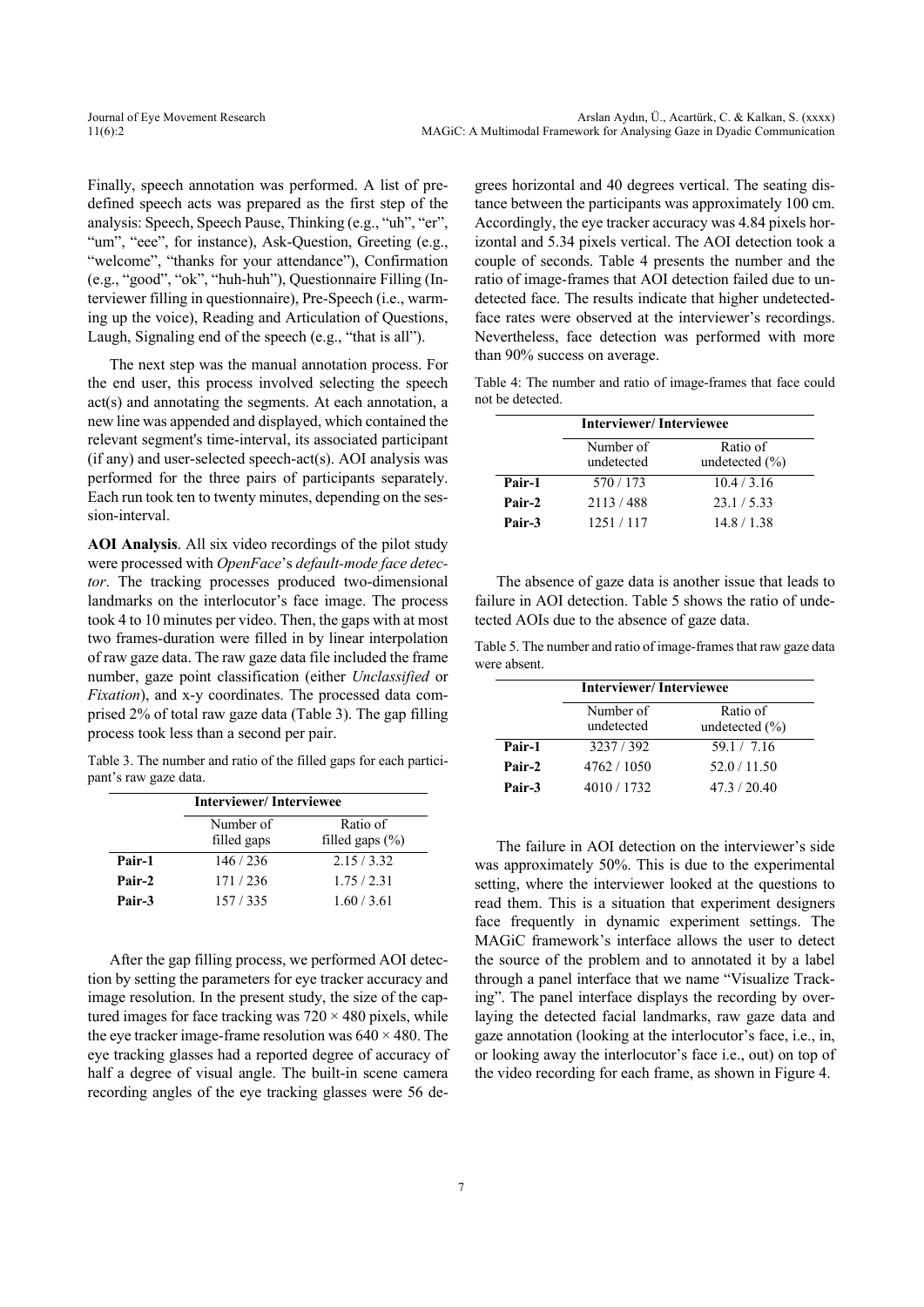

**Figure 4**. A snapshot from the visualize-tracking panel.

The analysis of the scenes by the "Visual Tracking" panel revealed that the missing raw gaze data were due to interviewer's reading and articulation of the questions, and evaluating the interviewee's response by using paper and pencil. In those cases, the interviewer looked outside of the glasses frame to read the questions on the notebook. In our pilot study, the manual annotation took 15 to 20 minutes per pair, on average.

The final step in the AOI-analysis was composed of two further functions provided by the MAGiC framework: The re-analysis step merged automatically-detected AOIs with manually extracted AOI-labels. After then, the detection ratio was compared with the previous outcomes.

Table 6 shows face-detection and gaze-detection accuracies for the interviewer's recordings. The results reveal an improvement of more than 30% after the final step, compared to the previous analysis steps (cf. Table 4 and Table 5).

Table 6. The number and ratio of the image-frames that face and gaze could not be detected.

|    | Face                         |                                     |  |
|----|------------------------------|-------------------------------------|--|
| Id | Number of<br>undetected face | Ratio of<br>undetected face $(\% )$ |  |
| 1  | 4                            | 0.07                                |  |
| 2  | 38                           | 0.41                                |  |
| 3  | 5                            | 0.06                                |  |
|    | Gaze                         |                                     |  |
| Id | Number of<br>undetected gaze | Ratio of<br>undetected gaze $(\% )$ |  |
|    | 1508                         | 27.55                               |  |
| 2  | 1292                         | 14.10                               |  |
| 3  | 1143                         | 13.48                               |  |

The analyses also revealed the distribution of interlocutor's gaze locations. The findings showed a tendency of more frequent gaze aversion on the right side, especially to the right-bottom (see Figure 5).



**Figure 5**. At the 21.7% of the dwell time, participants looked at interlocutor's face. The bottom left corner with the 29.6% was the most sighted region.

The rightward shifts are usually associated with verbal thinking, whereas leftward shifts are usually associated with visual imagery (Kocel, Galin, Ornstein, & Merrin, 1972). On the other hand, more recent studies report that the proposed directional patterns do not consistently occur when a question elicited verbal or visuospatial thinking. Instead, the individuals are more likely to avert their gaze while a listening to a question from the partner (see Ehrlichman & Micic (2012) for a review).

A further investigation of mutual gaze behavior of the conversation pairs and speech acts was conducted by a two-way ANOVA. The speech-acts had eleven levels (Speech, Speech Pause, Thinking, Ask-Question, Greeting, Confirmation, Questionnaire Filling, Pre-Speech, Reading Questions, Laugh and Signaling End of the Speech) and the mutual gaze behavior had four levels (Face Contact, Aversion, Mutual Face Contact, Mutual Aversion).

The analysis with normalized gaze distribution frequency revealed a main effect of gaze behavior,  $F(3,72)$  =58.3, *p*<.05. The Tukey post hoc test was performed to establish the significance of differences in frequency scores with different gaze behavior and speech-acts. It revealed that the frequency of Gaze Aversion (*M*=0.5, *SD*=0.12) was significantly larger than the frequency of Face Contact (*M*=0.1, *SD*=0.19, *p*<.05), the frequency of Mutual Face Contact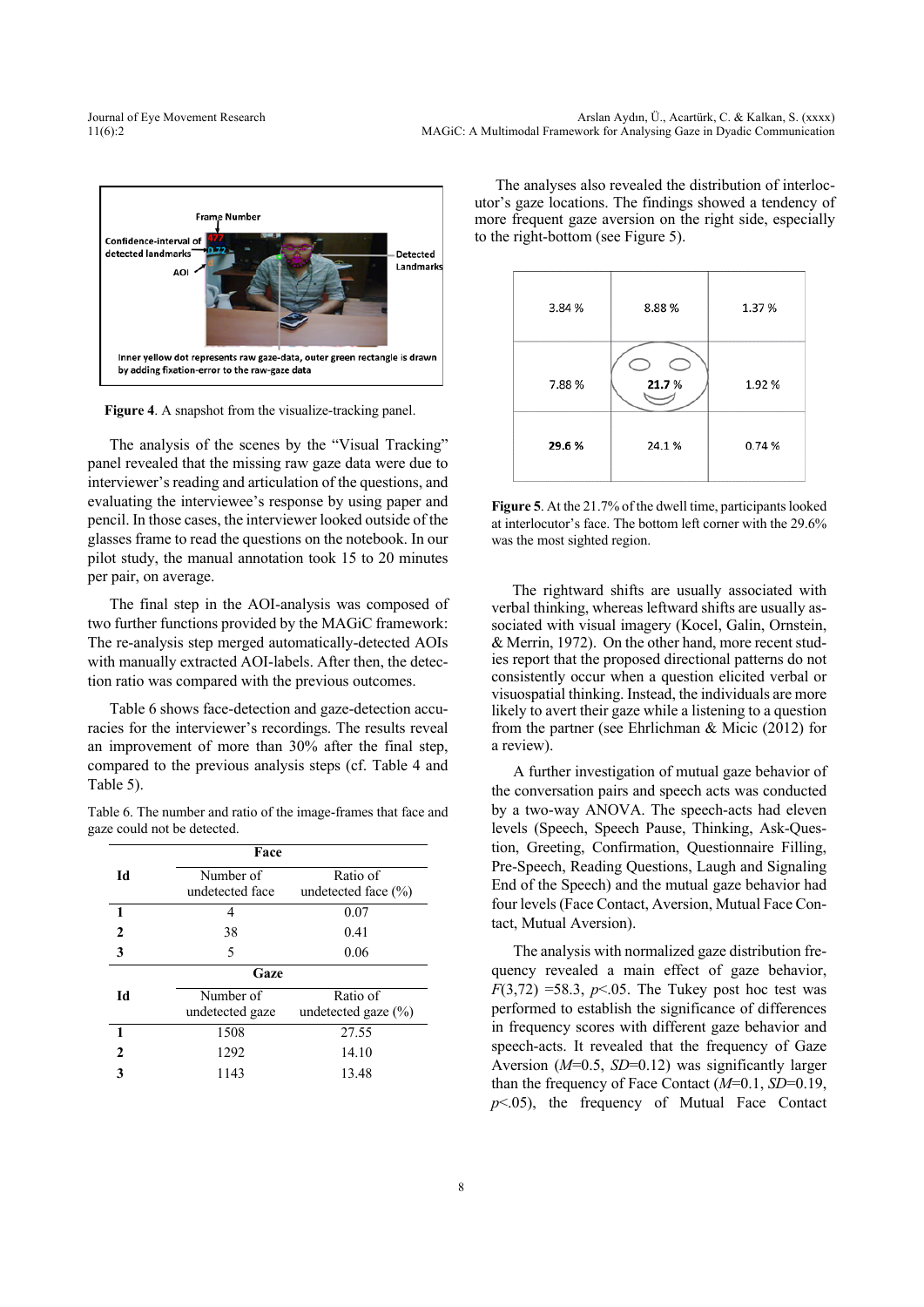(*M*=0.02, *SD*=0.06, *p*<.05), as well as the frequency of Mutual Aversion (*M*=0.38, *SD*=0.15, *p*<.05). Moreover, the frequency of Mutual Aversion was significantly larger than the frequency of Face Contact (*p*<.05) and the frequency of Mutual Face-Contact  $(p<.05)$ , while there was no significant difference between the frequency of Face Contact and the frequency of Mutual Face Contact (*p*=0.31).

Finally, the interaction between speech-acts and gaze behavior was investigated. The results indicated that when the participants were *thinking*, there was a significant frequency difference between the frequency of Mutual Aversion ( $M=0.58$ ,  $SD=0.07$ ) and the frequency of Face Contact (*M*=0.03, *SD*=0.05, *p*<.05), as well as significant difference between the frequency of Mutual Aversion and the frequency of Mutual Face Contact (*M*=0.01, *SD*=0.02, *p*=.02).

### An Evaluation of the Contributions of the MAGiC Framework

In this section, we report how the MAGiC framework facilitated gaze analysis in the reported pilot study. MAGiC reduced the amount of the time spent for preparing manually annotated gaze and audio data for each image-frame of a scene video. To manually identify gaze contact and gaze aversion, and its location, a researcher would annotate 36,000 image-frames for a 10-minute session recorded by a 60 Hz eye tracker. Assuming that it takes 1 second to manually annotate a frame, the annotation would last 10 hours. MAGiC took approximately 5 to 10 minutes when it was run on a typical personal computer in today's technology (Intel Core i5 2.3 GHz CPU and 8 GB of RAM.) The time spent for the Area of Interest (AOI) and audio annotation was also reduced. The automated annotation improved the quality of annotated data. It is difficult for human annotators to detect speech instances at this level of temporal granularity. Since full annotation is the holy grail of gaze data in dynamic analysis scenes, MAGiC also offers an interface to make manual AOI annotation to the user. This component of MAGiC is one of the pillars for improvement for future versions.

 $<sup>1</sup>$  See the MAGiC App Channel under Youtube,</sup>

MAGiC provides the functionality for visualizing face tracking data and AOI annotation frame-by-frame. It overlays the detected facial landmarks, the raw gaze data, and the status of gaze interaction in a single video recording. It also displays the ratio of non-annotated gaze data (thus, the success level of face detection) as a percentage of total data to the user. The absence of raw gaze data or undetected faces are major reasons for the failure of an automatic AOI annotation. The user can introduce tranining to create a custom face detector for better face detection performance. The MAGiC software is licensed under the GNU General Public License (GPL). Therefore, the source code of the application is openly distributed and programmers are encouraged to study and contribute to its development. In addition to MAGiC, we also provide the modified component toolkits (OpenFace for face tracking, dlib for training of a custom face detector, and CMUSphinx for speech segmentation) on MAGiC's github repository: MAGiC\_v1.0: https://github.com/ulkursln/MAGiC/releases

### Usability Analysis of MAGiC

This section reports a usability analysis of the MAGiC framework. For the analysis, the AOI Analysis interface and the Speech Analysis interface were randomly assigned to a total of eight participants. The participants performed data analysis by using publicly available sources (see Supplementary material<sup>1</sup>). The usability analysis was conducted in three steps, as described below:

- (1) Perform the analysis manually,
- (2) Perform the analysis by using MAGiC,
- (3) Asses the usability of MAGiC using 7-point scale ISO 9241/10 questionnaire.

The Usability test scores are presented in Figure 6.

https://www.youtube.com/channel/UC2gvq0OluwpdjVKGSGgvaQ, and MAGiC App Wiki Page under Github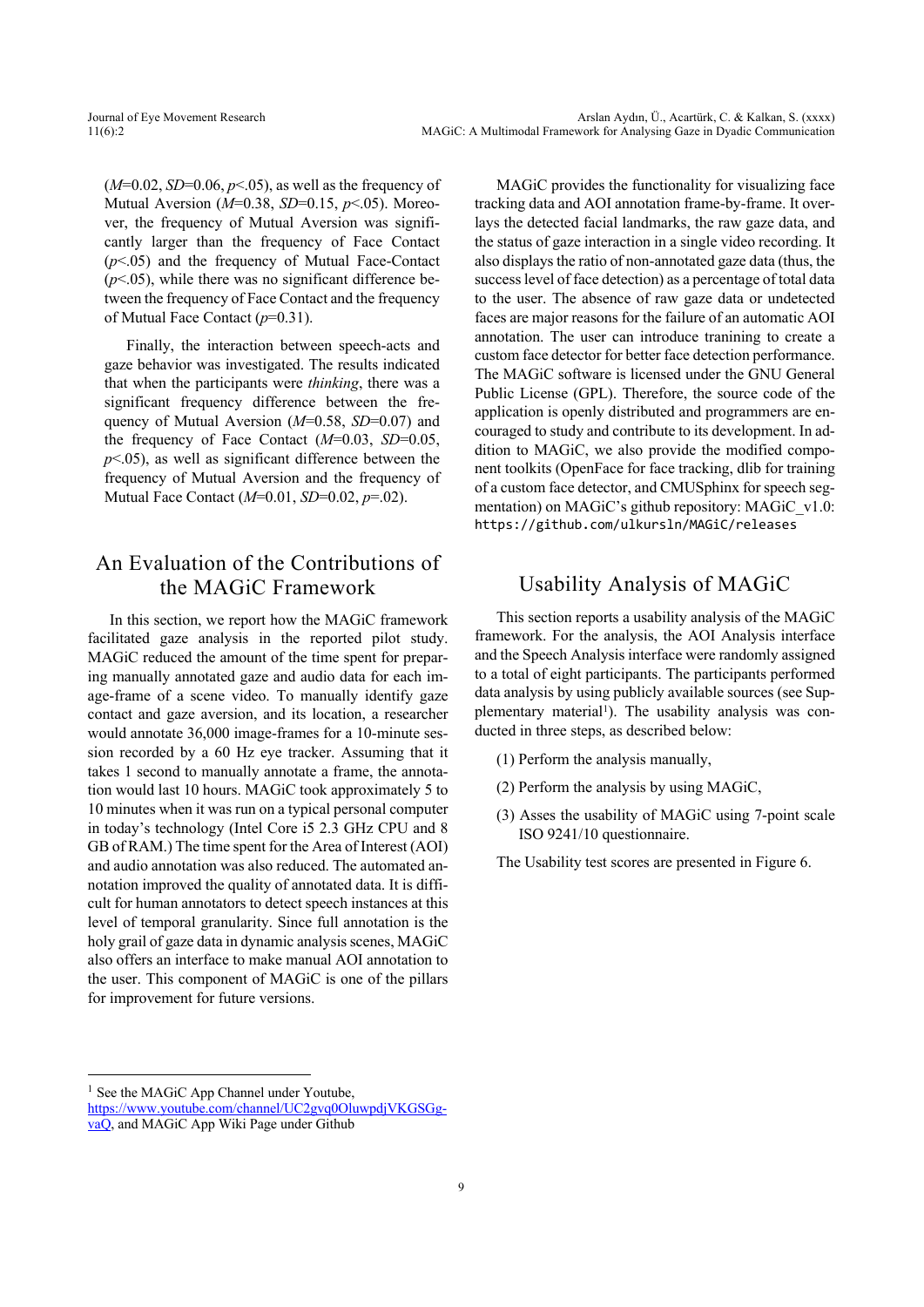

**Figure 6**. All of the usability metrics were scored higher than an average.

We recorded the time spent to perform data analysis, and then we compared it to the average duration when the participants performed the same analysis manually. In the AOI analysis, the mean duration to annotate a single frame decreased from 29.1 seconds (*SD*=22.7) for manual annotation to an average of 0.09 seconds (*SD*=0.02) in MAGiC. In the speech analysis, the mean duration for a single annotation decreased from 44.5 seconds (*SD*=8.8) for manual annotation to an average of 7.1 seconds (*SD*=1.4) in MAGiC.

### Discussion and Conclusion

In the present study, we introduced the MAGiC framework. It provides researchers an environment for the analysis of gaze behavior of a pair in conversation. Human-Human conversation settings are usually dynamic scenes, in which the conversation partners exhibit a set of specific gaze behavior, such as gaze contact and gaze aversion. MAGiC detects and tracks interlocutor's face automatically in a video recording. Then it overlays gaze location data to detect gaze contact and gaze aversion behavior. It also incorporates speech data into the analysis by means of providing an interface for annotation of speech-acts.

MAGiC facilitates the analysis of dynamic eye tracking data by reducing the annotation effort and the time spent for frame-by-frame manual analysis of video data. Its capability for automated multimodal (i.e., gaze and speech-act) analysis makes MAGiC advantageous over error-prone human annotation. The MAGiC interface allows researchers to visualize face tracking process, gaze-behavior status and annotation efficiency on the same display. It also allows the user to train the face tracking components by providing labelled images manually.

The environment has been developed as an open source software tool, which is available for public use and development. MAGiC has been developed by integrating a set of open source software tools, in particular *OpenFace* for analyzing facial behavior, *dlib* for machine learning of face tracking and *CMUSphinx* for the analysis of recorded speech and extending their capabilities further for the purpose of detecting eye movement behavior, and for annotating speech data simultaneously with gaze data. MAGiC's user interface is composed of a rich set of panels, which provide the user an environment to conduct a guided, step-by-step analysis.

MAGiC is able to process data from a single eye tracker or data in a dual eye tracking setting. We demonstrated MAGiC's capabilities in a pilot study, which was conducted in a dual eye-tracking setting. We described MAGiC's data analysis capabilities by describing the analysis step on the recorded data in the pilot study. We intentionally employed a low-frequency eye-tracker, with a relatively low video quality, and a low-illuminated environment, since these are typical real-environment challenges that influence face tracking capabilities. Our analysis revealed that MAGiC is able to exhibit acceptable success ratios in automatic analyses, with an average Area of Interest (AOI) labelling (i.e., gaze contact and gaze aversion detection) efficiency of approximately 80%. Likely improvements in eye tracking recording frequency, eye tracking data quality, and image resolution of video recordings have the potential to increase the accuracy of MAGiC's outputs to better levels. We also note that MAGiC's speech analysis component, namely *CMUSphinx* provides several high-quality acoustic models, although there is no pre-build acoustic model for Turkish. Despite this challenge, MAGiC returned successful results for the speech analysis, too. The speech-act annotation also helped us overcoming speech segmentation issues by providing subsegments for speech.

All the data analyses were completed in approximately two hours for the three pairs of participants. Our usability analyses revealed that the time and effort spent for manual, frame-by-frame video analysis and speech segmentation takes much longer to complete, in addition to being prone to human annotator errors.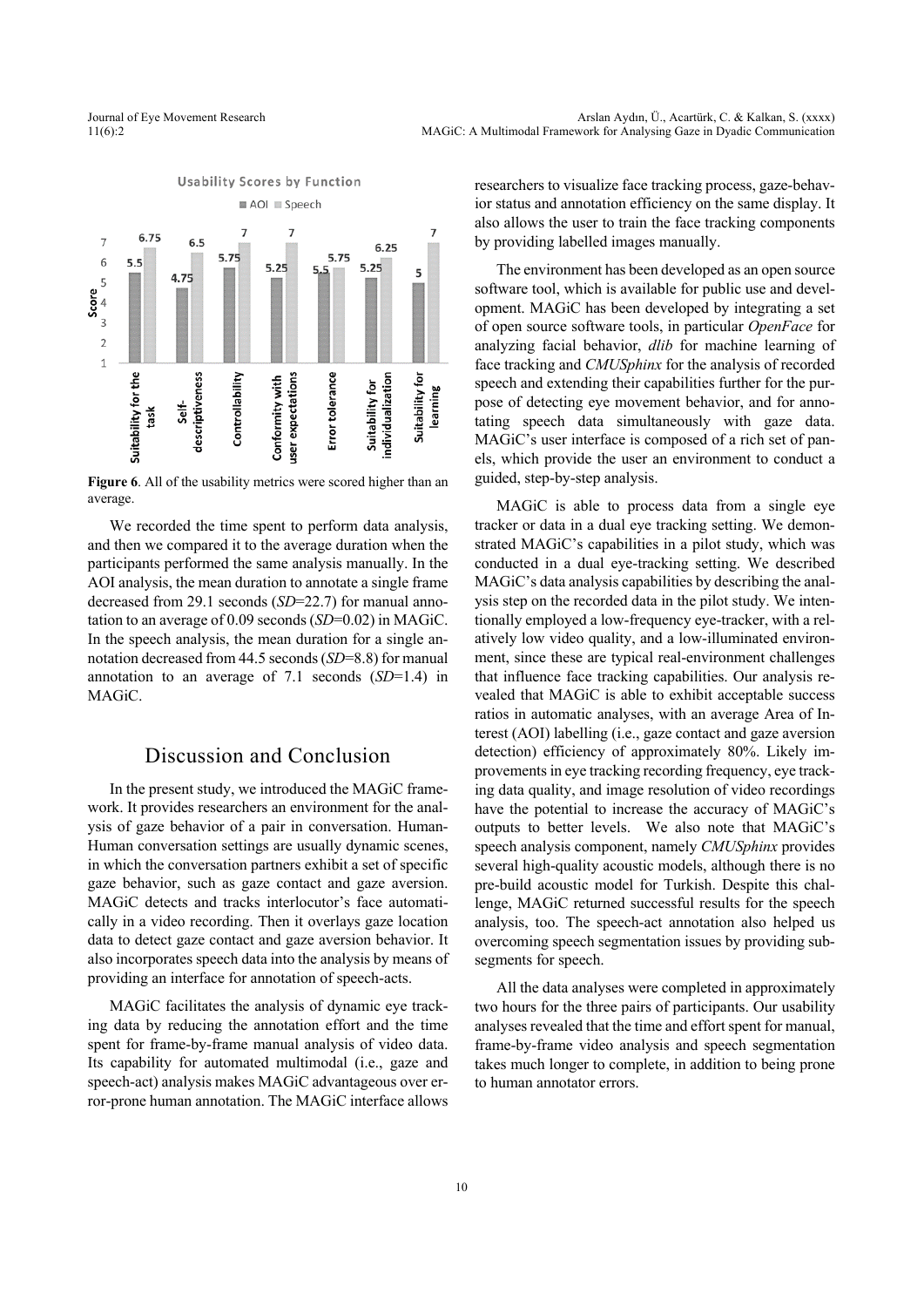Recently, MAGiC is in its first version. Our future work will include making improvements in the existing capabilities of MAGiC, as well as developing new capabilities. For instance, face-detection ratio may be increased by employing recently published OpenFace 2.0. Also, in its current version, MAGiC sets an AOI-label on the interlocutor's face image. We plan to expand this labelling method so that it processes other objects, such as the objects on a table. This will expand the domain of use of MAGiC into a broader range of dynamic visual environments not limited to face-to-face communication. However, this development would require training a detector for the relevant objects, which is a challenging issue for generalization of the object recognition capabilities. Moreover, the facetracking function of MAGiC already makes it possible to extract facial expressions, based on the Facial Action Coding System (FACS). As a further improvement, MAGiC may automatically summarize facial expressions during the course of a conversation.

Finally, for speech analysis, MAGiC provides functions for semi-automatically synchronizing recordings. Further development of MAGiC may address improving its synchronization capabilities, its capability to transcribe speech into text and its capability for training speech-act annotation with pre-defined speech acts and automating subsequent annotations.

### Ethics and Conflict of Interest

The author(s) declare(s) that the contents of the article are in agreement with the ethics described in http://biblio.unibe.ch/portale/elibrary/BOP/jemr/ethics.html and that there is no conflict of interest regarding the publication of this paper.

### References

- Abele, A. (1986). Functions of gaze in social interaction: Communication and monitoring. *Journal of Nonverbal Behavior, 10*(2), 83–101. https://doi.org/10.1007/bf01000006
- Archer, D., & Akert, R. M. (1977). Words and everything else: Verbal and nonverbal cues in social interpretation. *Journal of Personality and Social Psychology*, 35, 443-449. https://doi.org/10.1037//0022- 3514.35.6.443
- Argyle, M., & Cook, M. (1976). *Gaze and mutual gaze*. Cambridge University Press. https://doi.org/10.2307/3032267
- Austin, J. L. (1962). *How to do things with words*. Oxford University Press. https://doi.org/10.1093/acprof:oso/9780198245537.001.0001
- Bales, R., Strodtbeck, F.,Mills, T., & Roseborough, M. (1951). Channels of communication in small groups. *American Sociological Review, 16*(4), 461–468. https://doi.org/10.2307/2088276
- Baltrušaitis, T., Mahmoud, M., & Robinson, P. (2015). Cross-dataset learning and person-specific normalisation for automatic Action Unit detection, in Facial Expression Recognition and Analysis Challenge, In *Proceeding of the 11th IEEE International Conference Automatic Face and Gesture Recognition* (Vol. 6, pp. 1-6). IEEE. https://doi.org/10.1109/fg.2015.7284869
- Baltrušaitis, T., Robinson, P., & Morency, L. P. (2013). Constrained local neural fields for robust facial landmark detection in the wild. In *Proceedings of the IEEE International Conference on Computer Vision* (pp. 354-361). IEEE. https://doi.org/10.1109/iccvw.2013.54
- Baltrušaitis, T., Robinson, P., & Morency, L. P. (2016). OpenFace: An open source facial behavior analysis toolkit. In *Proceedings of IEEE Winter Conference on Applications of Computer Vision* (pp. 1-10). IEEE. https://doi.org/10.1109/wacv.2016.7477553
- Baron-Cohen, S., Wheelwright, S., & Jolliffe, T. (1997). Is there a 'language of the eyes'? Evidence from normal adults, and adults with autism or Asperger syndrome. *Visual Cognition, 4*(3), 311–331. https://doi.org/10.1080/713756761
- Barras, C., Zhu, X., Meignier, S., & Gauvain, J. L. (2006). Multi-stage speaker diarization of broadcast news. *IEEE Transactions on Audio, Speech and Language Processing, 14*(5), 1505–1512. https://doi.org/10.1109/tasl.2006.878261
- Brône, G., Oben, B., & Goedemé, T. (2011, September). Towards a more effective method for analyzing mobile eye-tracking data: integrating gaze data with object recognition algorithms. In Proceedings of the 1st international workshop on pervasive eye tracking & mobile eye-based interaction (pp. 53-56). ACM. https://doi.org/10.1145/2029956.2029971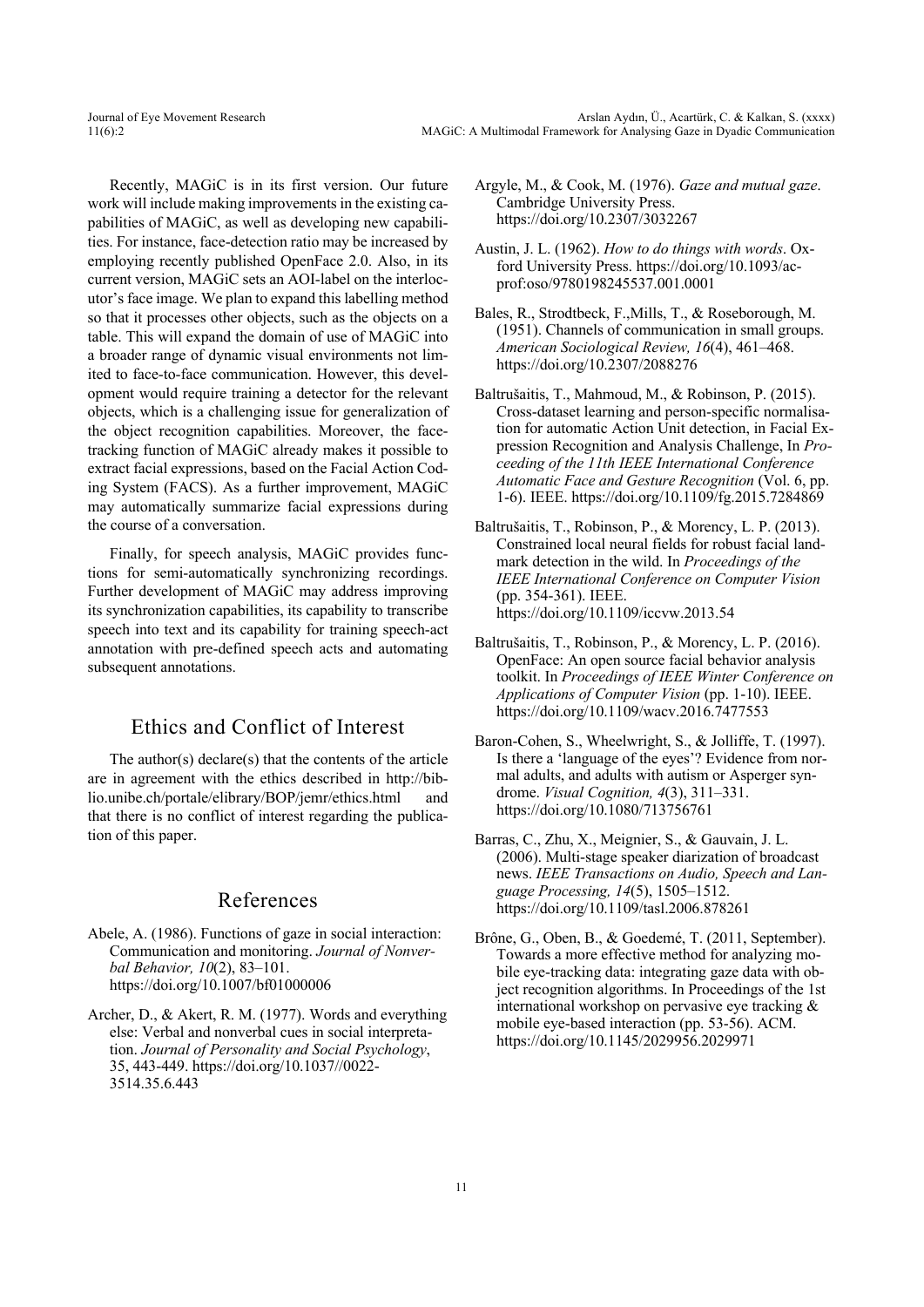- Cassell, J., Bickmore, T., Billinghurst, M., Campbell, L., Chang, K., Vilhjalmsson , H., & Yan, H. (1999). Embodiment in conversational interfaces. In *Proceedings of the SIGCHI Conference on Human Factors in Computing Systems* (pp 520–527). ACM. https://doi.org/10.1145/302979.303150
- Chen, S., & Gopalakrishnan, P. (1998). Speaker, environment and channel change detection and clustering via the Bayesian information criterion. In *DARPA Broadcast News Transcription and Understanding Workshop*, Landsdowne, VA, USA.
- De Beugher, S., Brône, G., & Goedemé, T. (2014, January). Automatic analysis of in-the-wild mobile eyetracking experiments using object, face and person detection. In Computer Vision Theory and Applications (VISAPP), 2014 International Conference on (Vol. 1, pp. 625-633). IEEE. https://doi.org/10.5220/0004741606250633
- Duncan, S. (1972). Some signals and rules for taking speaking turns in conversations. *Journal of Personality and Social Psychology, 23*(2), 283–292. https://doi.org/10.1037/h0033031
- Ehrlichman, H., & Micic, D. (2012). Why Do People Move Their Eyes When They Think?. Current Directions in Psychological Science, 21(2), pp.96-100. https://doi.org/10.1177/0963721412436810
- Elman, J. L. (1995). Language as a dynamical system. In R. F. Port & T. van Gelder (Eds.), *Mind as motion: Explorations in the dynamics of cognition* (pp. 195– 226). MIT Press.

Fasola, J., & Mataric, M. J. (2012). Using socially assistive human-robot interaction to motivate physical exercise for older adults. *Proceedings of the IEEE, 100*(8), 2512–2526. https://doi.org/10.1109/jproc.2012.2200539

- Ford, M., & Holmes, V. M. (1978). Planning units and syntax in sentence production. *Cognition*, 6, 35–53. https://doi.org/10.1016/0010-0277(78)90008-2
- Goldman-Eisler, F. (1968). *Psycho-linguistics: Experiments in spontaneous speech*. New York, NY: Academic Press.
- Goodwin, C. (1981). *Conversational Organization: Interaction between Speakers and Hearers*. New York, NY: Academic Press.
- Grosjean, F., & Lane, H. (1976). How the listener integrates the components of speaking rate. *Journal of Experimental Psychology, 2*(4), 538-543. https://doi.org/10.1037//0096-1523.2.4.538
- Grosz, B., & Sidner, C. (1986). Attention, intentions, and the structure of discourse. *Computational Linguistics, 12*(3), 175–204.
- Hieke, A. E., Kowal, S., & O'Connell, D. C. (1983). The trouble with "articulatory" pauses. *Language and Speech*, 26, 203–215.
- Hietanen, J. K., Leppänen, J. M., Peltola, M. J., Linna-Aho, K., & Ruuhiala, H. J. (2008). Seeing direct and averted gaze activates the approach-avoidance motivational brain systems. *Neuropsychologia, 46*(9), 2423–2430. https://doi.org/10.1016/j.neuropsychologia.2008.02.029
- Hird, K., Brown, R., & Kirsner, K. (2006). Stability of lexical deficits in primary progressive aphasia: Evidence from natural language. *Brain and Language*, 99, 137-138. https://doi.org/10.1016/j.bandl.2006.06.083
- Holmqvist, K., Nyström, N., Andersson, R., Dewhurst, R., Jarodzka, H., & Van de Weijer, J. (Eds.) (2011). *Eye tracking: a comprehensive guide to methods and measures*. Oxford University Press.
- Kendon, A. (1967). Some functions of gaze-direction in social interaction. *Acta Psychologica, 26*(1), 22–63. https://doi.org/10.1016/0001-6918(67)90005-4
- King, D. E. (2009). Dlib-ml: A Machine Learning Toolkit. *Journal of Machine Learning Research*, 10, 1755-1758. Retrieved from http://jmlr.csail.mit.edu/papers/v10/king09a.html
- King, D. E. (2015). Max-Margin Object Detection. *arXiv preprint arXiv:1502.00046*. Retrieved from http://arxiv.org/abs/1502.00046
- Kirsner, K., Dunn, J., & Hird, K. (2005). Language productions: A complex dynamic system with a chronometric footprint. *Paper presented at the 2005 International Conference on Computational Science*, Atlanta, GA.
- Kleinke, C. L. (1986). Gaze and eye contact: a research review. *Psychological Bulletin, 100*(1), 78–100. https://doi.org/10.1037//0033-2909.100.1.78
- Krivokapić, J. (2007). Prosodic planning: Effects of phrasal length and complexity on pause duration. *Journal of Phonetics*, 35, 162–179 https://doi.org/10.1016/j.wocn.2006.04.001
- Kocel, K., Galin, D., Ornstein, R., & Merrin, E. (1972). Lateral eye movement and cognitive mode. Psychonomic Science, 27(4), pp.223-224. https://doi.org/10.3758/bf03328944